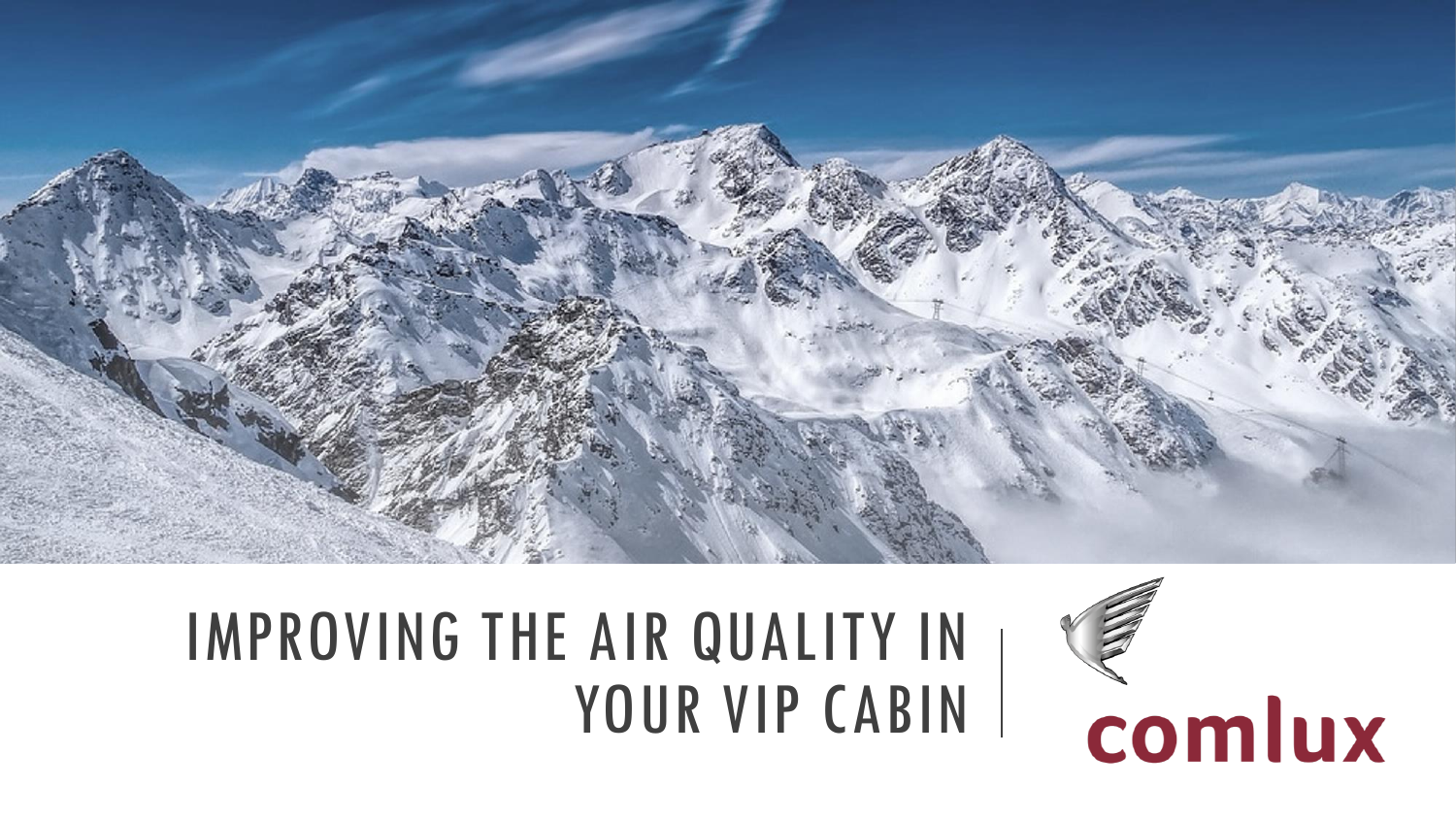

Ionisation is a natural purification process which improves air quality

**E** Removes pathogens, viruses, bacteria and spores in the air and on surfaces

**Eliminates annoying and noxious odors** 



#### **How does it work?**

The ionisation system creates positive and negative ions from the hydrogen and oxygen molecules in the water vapor present in the air. Ions have the property of clustering around micro particles, gases, airborne mold spores, viruses and bacteria. As this occurs, a natural reaction takes place, inactivating pathogens and dissipating odors.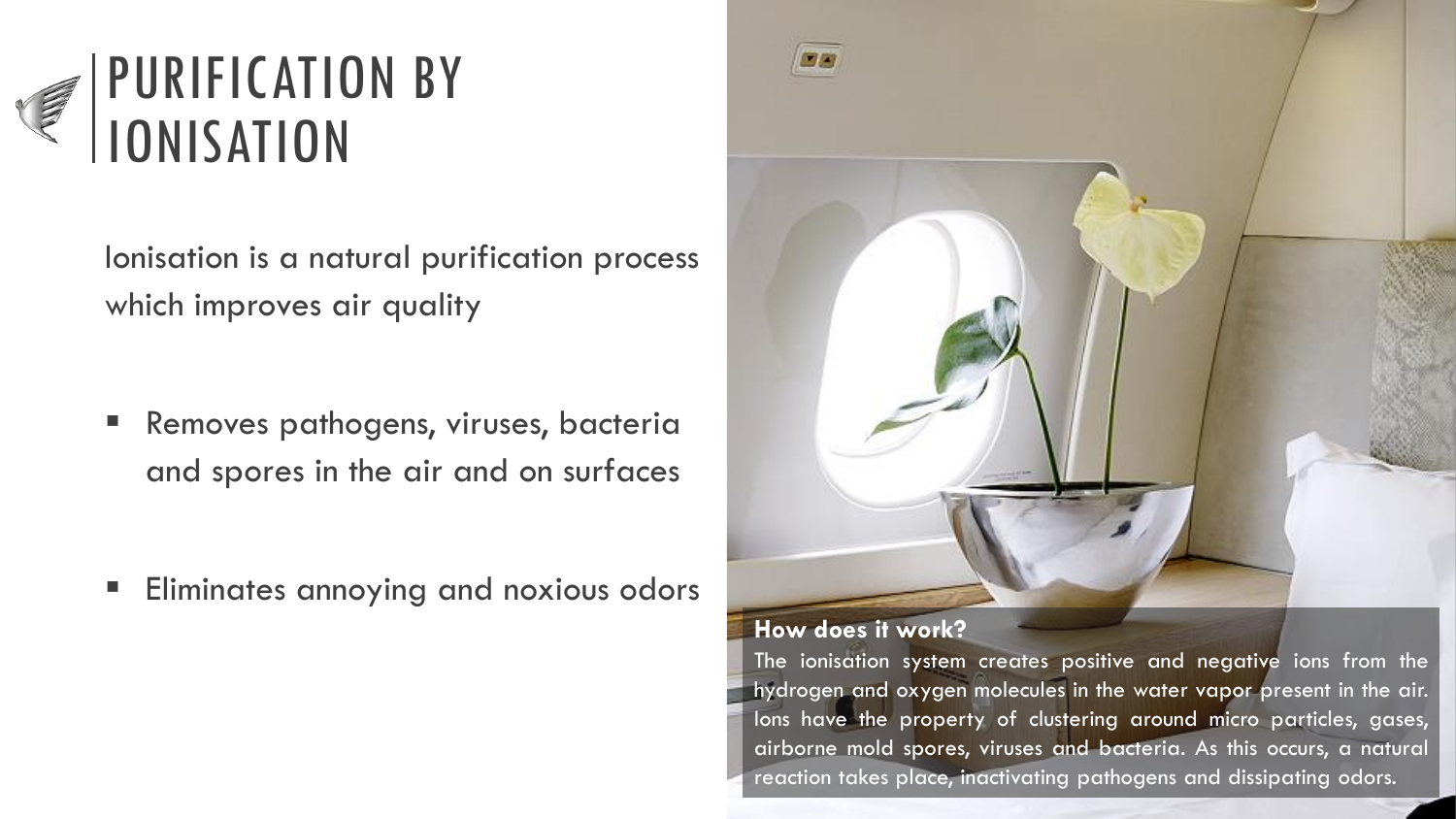

#### IONISATION IN AVIATION



ACA company has developed a patentpending, proven, reliable and certified ionisation system for VIP aircraft

Comlux is providing the integration & certification as a turnkey solution

The system provides the ionisation through the existing Environmental Control System (ECS) supply duct of the aircraft

- No harmful ozone or chemicals are produced
- No maintenance with filters to be changed or charged plates to clean is required
- Control is provided through switching in the cabin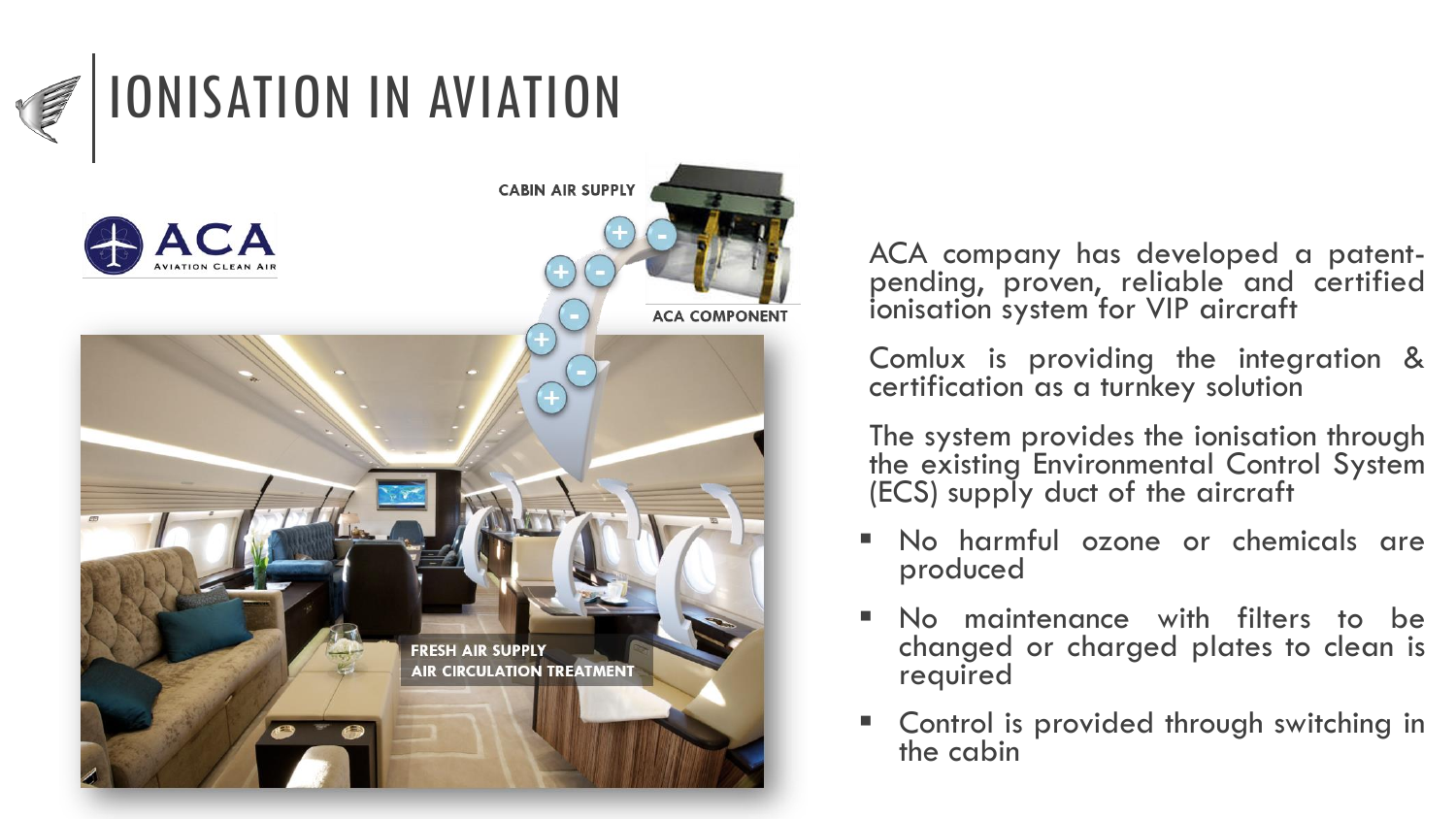

#### IONISATION SYSTEM INSTALLATION BY COMLUX

The number of ACA components in an installation depend on the size of the aircraft and the configuration of the existing ECS supply duct layout

The system is available through Comlux for the following different aircraft types

- **E** Airbus ACJ Family
- **Boeing BBJ Family**

Installation and testing is performed in less than 10 days

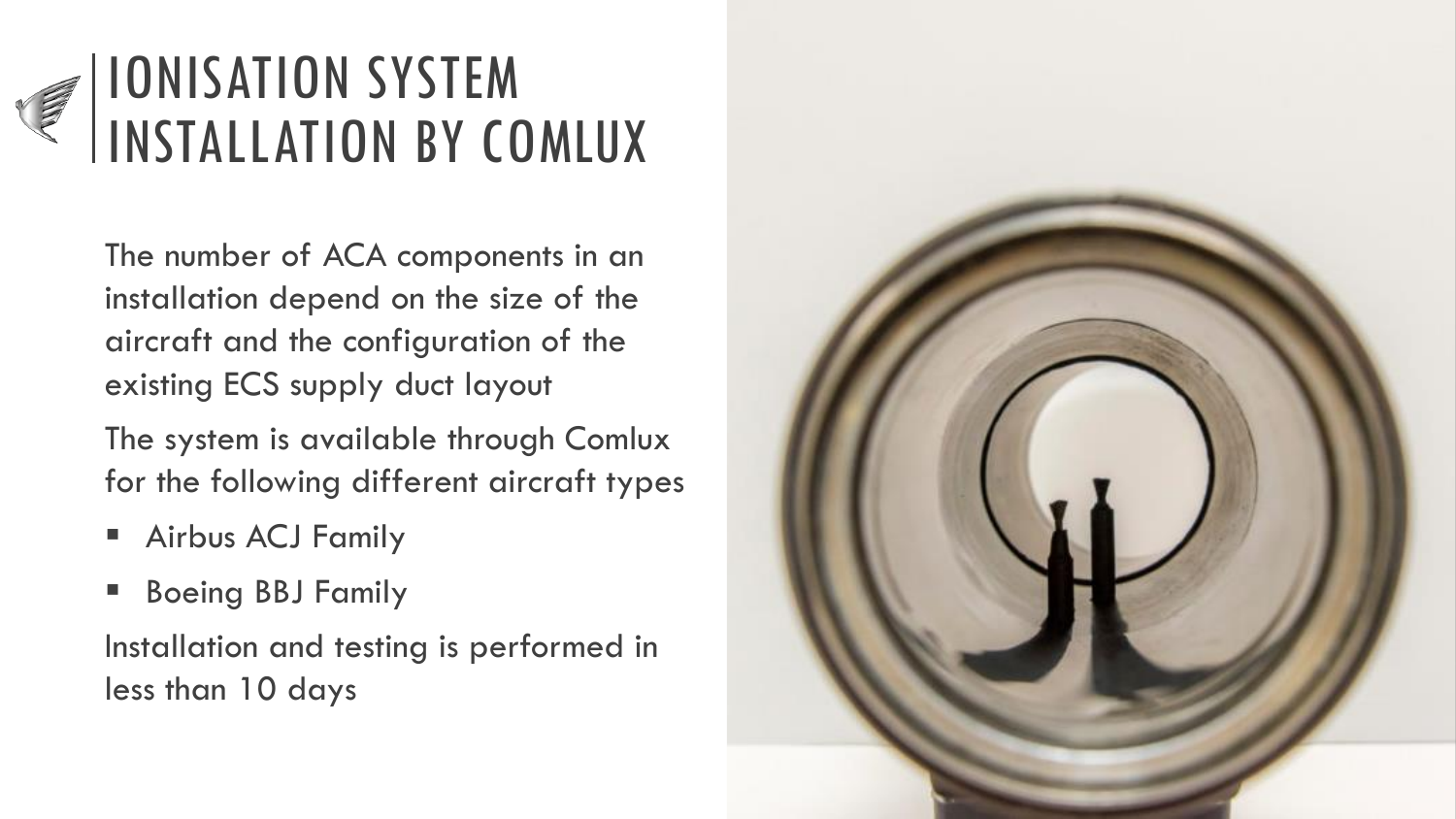

### CONTACT COMLUX

Comlux Completion 2910 S High School Road Indianapolis, IN 46241 United States





Tobias Laps EVP sales [tobias.laps@comlux.com](mailto:tobias.laps@comlux.com) +41 79 574 77 77